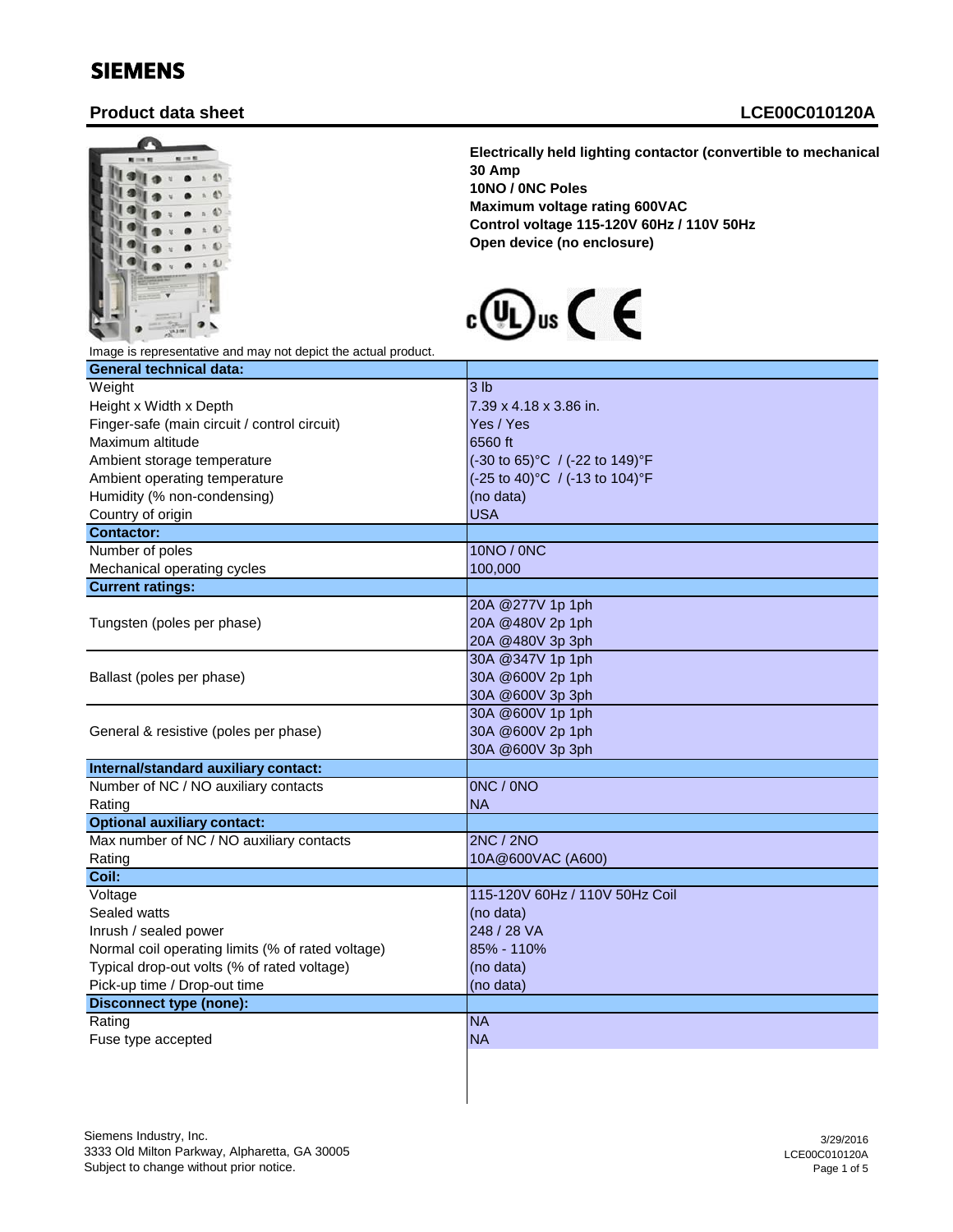| <b>Enclosure:</b>                                  |                                              |
|----------------------------------------------------|----------------------------------------------|
| <b>Type</b>                                        | Open device (no enclosure)                   |
| Rating                                             | <b>NA</b>                                    |
| <b>Mounting/wiring:</b>                            |                                              |
| Mounting orientation                               | Vertical                                     |
| Mounting type                                      | Surface                                      |
| Line side connection type / torque                 | screw $/$ 35 lb-in.                          |
| Line side solid & stranded conductors              | 2 x (14 - 8 AWG) 75°C CU                     |
|                                                    |                                              |
| Load side connection type / torque                 | screw $/$ 35 lb-in.                          |
| Load side solid & stranded conductors              | 2 x (14 - 8 AWG) 75°C CU                     |
| Coil connection type / torque                      | Screw / 15 lb in.                            |
| Coil solid & stranded conductors                   | 2 x (18 - 14 AWG) CU 60-75°C                 |
| Main auxiliary contact connection type / torque    | <b>NA</b>                                    |
| Main auxiliary contact solid & stranded conductors | <b>NA</b>                                    |
| <b>Short circuit current rating:</b>               |                                              |
| <b>Fuses</b>                                       | 100kA@600V (Class R or J 40A max)            |
| Thermal magnetic circuit breaker                   | 24kA@240V; 65kA@480V; 25kA@600V (40A max CB) |
| <b>Additional information:</b>                     |                                              |
|                                                    | <b>Brochure</b>                              |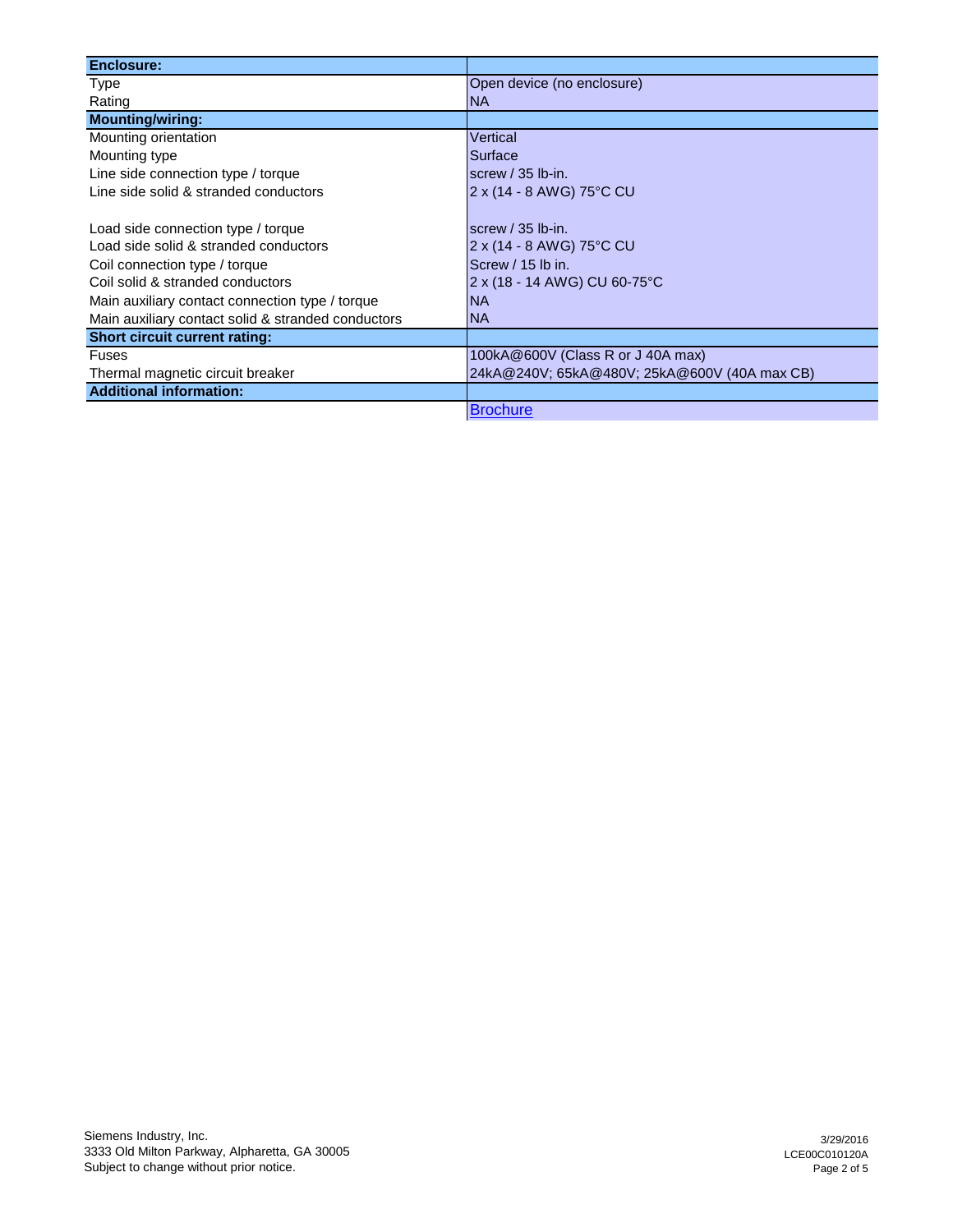**INCHES** DUAL DIMENSIONS MILLIMETER] (ESTIMATING ONLY)



## Note:

[1] Mounting Dimensions remain the same for 1 to 12 Poles

[2] Line and Load terminals are inter-changeable

[3] Up to 2NO and 2NC auxiliary contacts can be added onto the base product

[4] Same Power Pole can be configured as NO type or NC type

REF. DRAWING D38296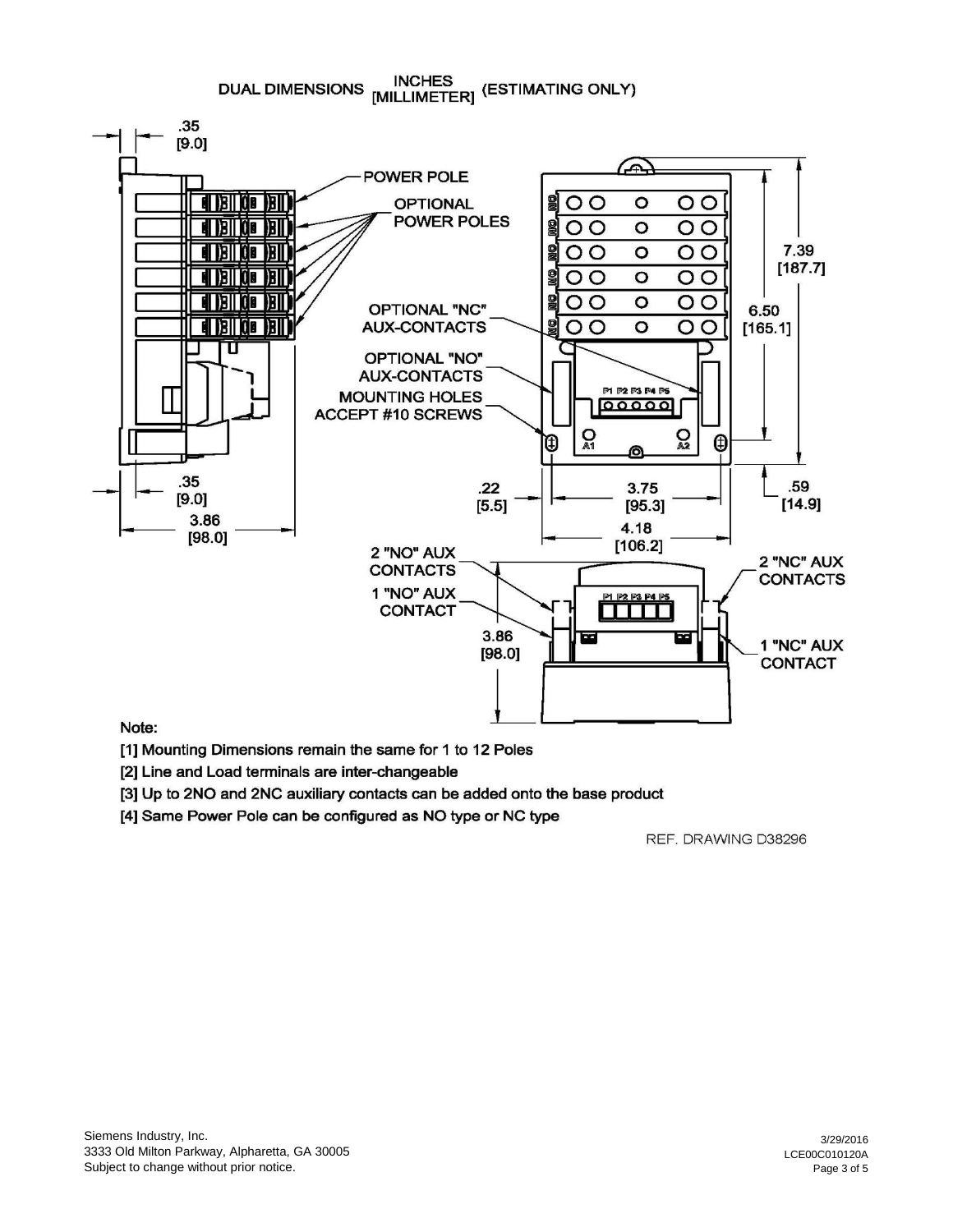